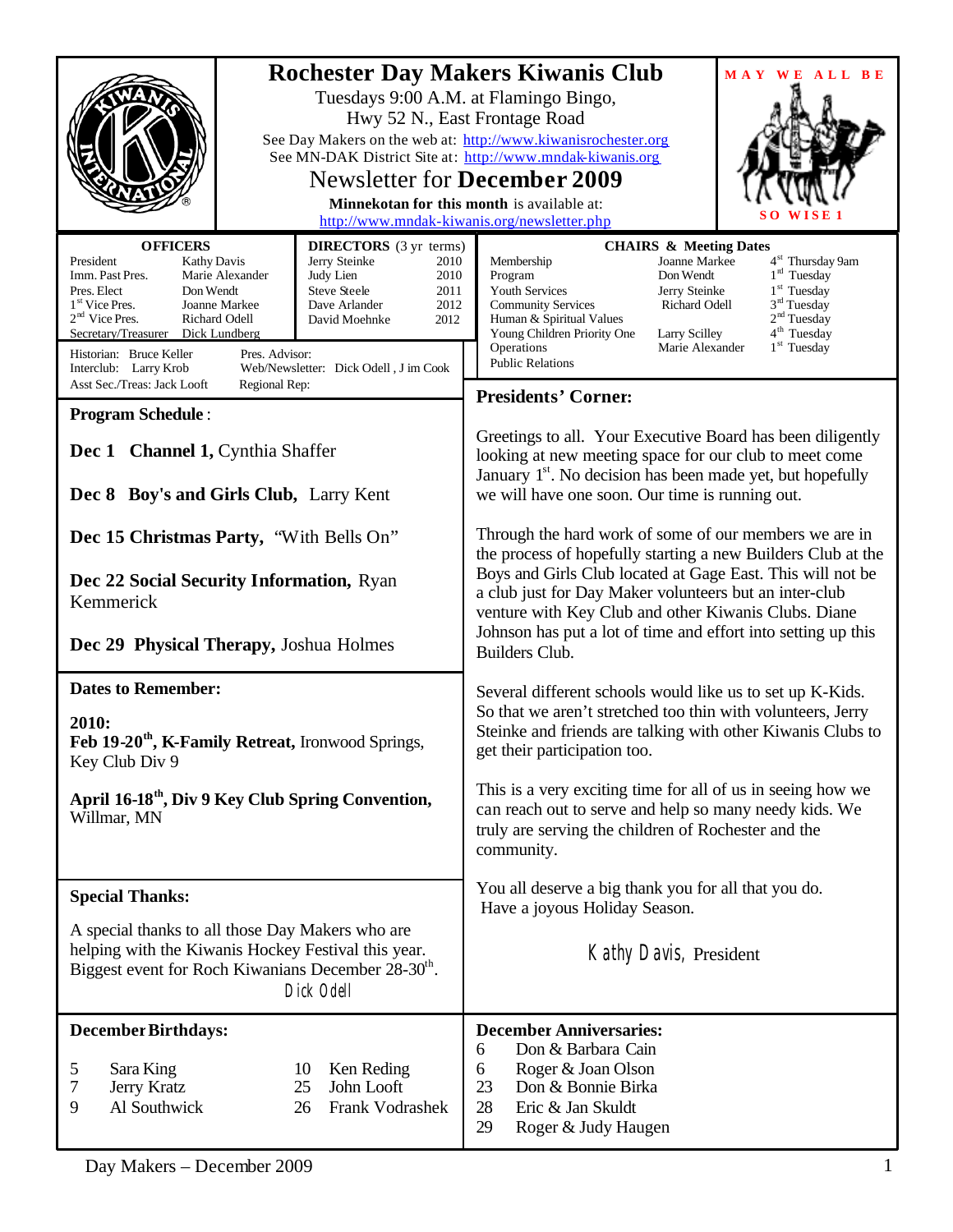#### **Secretary/Treas urer's Report - Nov'09**

| <b>Bank Balance 10/30/09:</b>  |     | \$17,105.48 |
|--------------------------------|-----|-------------|
| <b>Administrative Account:</b> |     | \$14,694.55 |
| Service Account:               |     | \$2,200.58  |
| Hockey/YCPO:                   | SS. | 21.60       |
| <b>Bike Repair:</b>            | \$  | 86.75       |
| Key Club                       | \$  | 102.00      |

**Day Makers on leave:**Marie Bellabe, Dick Hall, Merlyn Jeche, Ron King, Sara King

**October Service Hour Statistics:** 823 hours by 50 members, 58% Participation.

### **November 17, 2009 Board Meeting Highlights:**

The Gambling Board and Flamingo Bingo will allow us to meet in the main bingo space after our current space is no longer leased by the Senior Center. Homestead is open to us meeting there and is free, but parking is an issue. The Elks Club has been investigated and is a possibility with good parking and no fee. Judy Lein is checking further on details. The board will check further on the Elks Club as a possible meeting site.

Bill Schneider has been volunteering at the Rochester Federal Prison, and recommends that the club look at the needs there for a possible club service proje ct. Bill will work on getting someone from the prison to present a program at a future club meeting.

The board approved that the Day Makers and the Century Key Club jointly sponsor a cabin at the Ironwood Christian Ranch. This will involve maintaining and improving the cabins furnishings. The Day Makers would own the project and look to the Century Key Club to do the majority of the coordination.

### **COMMITTEE REPORTS**

**Membership-** Sally Wendt will report to the board each month since the chair has a time conflict. The membership is currently at 86, with one addition since October 1.

### (Continued on next page  $\rightarrow$

**Kiwanis Mission Statement:**

**Kiwanis is a global organization of volunteers dedicated to changing the world one child and one community at a time.**

#### **Riverside Elementary K-Kids:**

We have 20 members in the 2009-2010 Riverside Elementary K-kids club. Sue Thalacker, the Riverside Community Liaison, is the advisor. K-kids meet the first and third Tuesday of each month in the art room at 3:45. Kiwanis Day Makers have assisted at the meetings along with a very helpful group of Century Key Club members.

After two model business meetings, the election of officers was held on November 3. Aiden and Brea are copresidents, Anna and Grace are historians, Darcy and Jennifer are the secretaries, and Michele is the treasure. Officers meet on the Wednesday following the first monthly meeting for planning and to develop the agenda. Service activities have included: cleaning up the school grounds, collecting recycling paper, making banners for the school, and building bird feeders. K-kids are organized into groups of five that rotate between the activities.



Front row: Brea and Aiden; back row: Jennifer, Darcy, Anna, Michelle, and Grace. They meet every first Wednesday of the month to share ideas and to plan the agenda of the meetings.

Susan Thalacker and Al Strom

### **Membership Committee Report:**

The membership committee met on Thursday, November 19 at the Blondell Hotel. We have one member that will be dropped, Diane Toogood; and two members who are at risk: Tom Carlson and Marie Alexander. At this point we need to add at least 2 new members and will be asking all of the membership of DayMakers to work on finding new members in the coming year. Our next meeting will be the 3rd Thursday of December 17 at 9:00 am.

## **Joanne Markee**